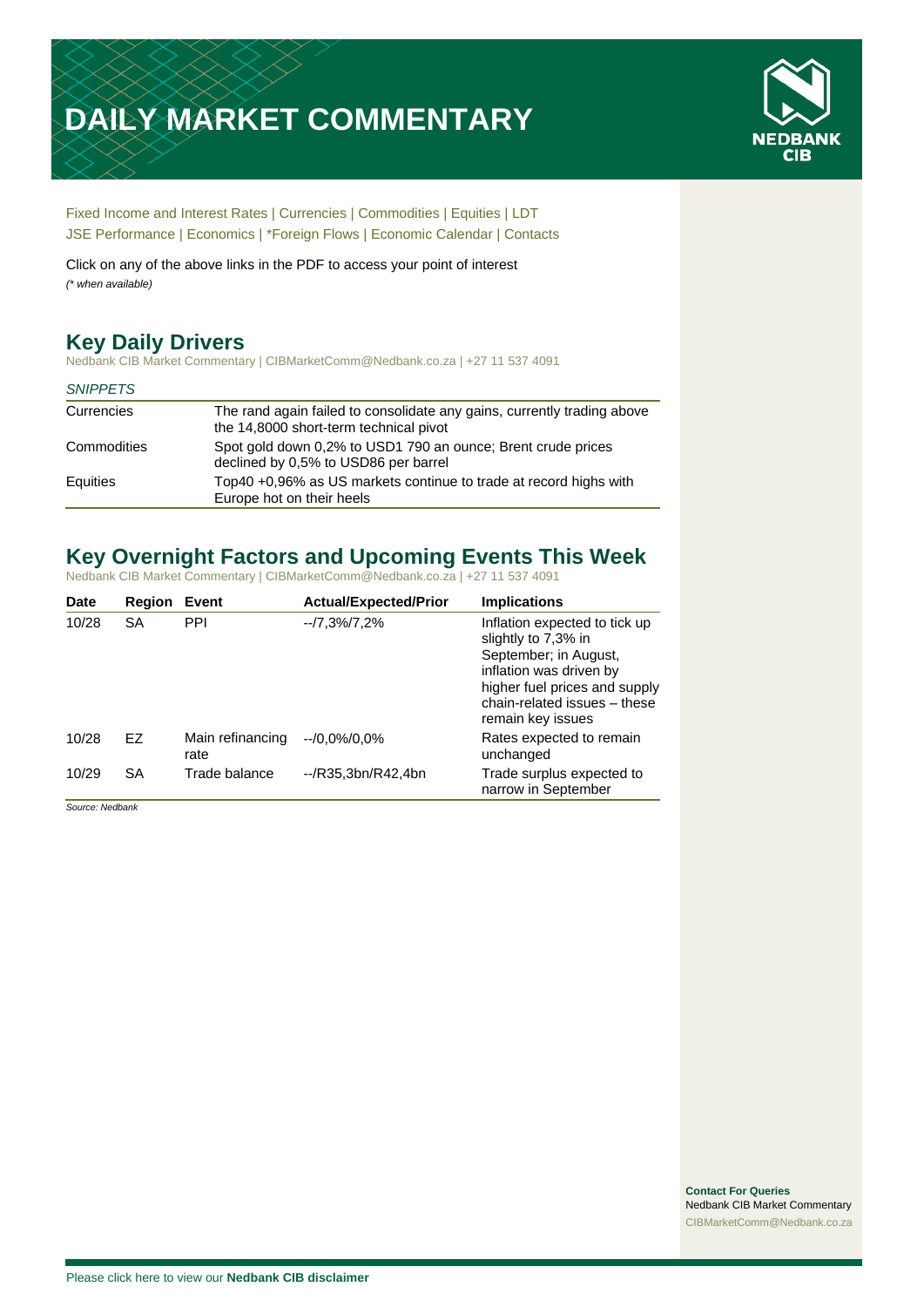### <span id="page-1-0"></span>**Fixed Income and Interest Rates**

Bond flow sales |+2711 535 4021 | Corporate Money Markets | +2711 535 4007 | Business Bank Money Markets | +2711 535 4006

|                                 |            | Δ       | Δ                | Δ          | Δ        | <b>MTD</b> trend |
|---------------------------------|------------|---------|------------------|------------|----------|------------------|
| <b>Bonds</b>                    | Last price | 1d      | <b>MTD</b>       | <b>YTD</b> | 12Month  |                  |
|                                 | %          | bps     | bps              | bps        | bps      |                  |
|                                 |            |         |                  |            |          |                  |
| R2023-1,3 yrs                   | 5,42       | 0,10    | 28,10            | 90,00      | 106,90   | ۸                |
| R186-5,1 yrs                    | 7,95       | $-2,60$ | 35,30            | 128,30     | 79,30    | ۸                |
| R2030-8,3 yrs                   | 9,49       | $-4,30$ | 26,40            | 75,30      | 26,90    | ۸                |
| R2048-26,3 yrs                  | 10,87      | $-5,35$ | 9,65             | 6,25       | $-63,75$ | φ                |
| US 10 yr                        | 1,62       | 1,42    | 13,48            | 70,73      | 85,37    | ۸                |
| <b>UK 10 yr</b>                 | 1,11       | $-3,00$ | 8,80             | 91,30      | 83,50    | ۸                |
| German 10 yr                    | $-0,12$    | $-0,30$ | 8,20             | 45,20      | 46,30    | ۸                |
| Japan 10 yr                     | 0,11       | $-0,30$ | 3,30             | 8,40       | 7,40     | φ                |
|                                 |            | Δ       | Δ                | Δ          | Δ        | <b>MTD</b> trend |
| <b>Money Market</b>             | Last price | 1d      | <b>MTD</b>       | <b>YTD</b> | 12Month  |                  |
|                                 | %          | bps     | bps              | bps        | bps      |                  |
| SA repo rate                    | 3,50       | 0,00    | 0,00             | 0,00       | 0,00     | ۰                |
| SA prime rate                   | 7,00       | 0,00    | 0,00             | 0,00       | 0,00     | ۰                |
| SA CPI (MTD = previous month)   | 5,00       |         | 10,00            | 190,00     | 200,00   | ۸                |
| SA 3m JIBAR                     | 3,68       | 0,00    | 0,80             | 4,10       | 35,00    | ۸                |
| SA 3m NCD                       | 3,68       | $-2,50$ | 0,00             | 5,00       | 35,00    | ٠                |
| SA 6m NCD                       | 4,33       | 0,00    | 12,50            | 45,00      | 97,50    | ۸                |
| SA 12m NCD                      | 5,18       | 0,00    | 25,00            | 110,00     | 172,50   | ۸                |
| US 3m LIBOR                     | 0,13       | 0,96    | 0,44             | $-10,39$   | $-8,20$  | ۸                |
| UK 3m LIBOR                     | 0,21       | 0,95    | 12,36            | 18,00      | 16,04    | ۸                |
| Japan 3m LIBOR                  | $-0.08$    | 0,00    | $-0,35$          | $-0,02$    | 1,68     | ψ                |
| Source: Bloomberg & Nedbank CIB | Time       |         | 2021/10/27 06:32 |            |          |                  |

|                                  |                | Δ       | Δ          | Δ          | Δ        | <b>MTD</b> trend |
|----------------------------------|----------------|---------|------------|------------|----------|------------------|
| <b>FRAs and Swaps</b>            | Last price     | 1d      | <b>MTD</b> | <b>YTD</b> | 12Month  |                  |
|                                  | $\frac{9}{20}$ | bps     | bps        | bps        | bps      |                  |
| 3X6 FRA                          | 4,10           | 0,00    | 19,50      | 79,00      | 94,00    | ۸                |
| 6X9 FRA                          | 4,59           | 0,00    | 4,00       | 3,00       | 4,00     | φ                |
| 9X12 FRA                         | 5,18           | 0.00    | 43,00      | 185,50     | 193,00   | ♠                |
| 18X21 FRA                        | 6,31           | 0,00    | 46,00      | 252,50     | 256,00   | ♠                |
| SA 2yr Swap                      | 5,22           | $-0,10$ | 32,00      | 166,90     | 178,25   | ۸                |
| SA 3yr Swap                      | 5,80           | $-3,25$ | 38,65      | 189,15     | 192,15   | ♠                |
| SA 5yr Swap                      | 6,61           | $-2,00$ | 39,40      | 186,00     | 168,00   | ۸                |
| SA 10yr Swap                     | 7,78           | $-4,50$ | 22,00      | 118,00     | 77,00    | ♠                |
| SA 15yr Swap                     | 8,33           | 0,50    | 16,50      | 87,50      | 39,50    | φ                |
|                                  |                |         |            |            |          | <b>MTD</b> trend |
|                                  |                | Δ       | Δ          | Δ          | Δ        |                  |
| <b>Spreads</b>                   | Last price     | 1d      | <b>MTD</b> | <b>YTD</b> | 12Month  |                  |
|                                  | %              | bps     | bps        | bps        | bps      |                  |
| 2v10v                            | $-2,56$        | 4,40    | 10,00      | 48,90      | 101,25   | ۸                |
| 3v10y                            | $-1,97$        | 1,25    | 16,65      | 71,15      | 115,15   | ۸                |
| R2030-R2023                      | 4,07           | $-4,40$ | $-1,70$    | $-14,70$   | $-80,00$ | ψ                |
| R2048-R2030                      | 1,38           | $-1,05$ | $-16,75$   | $-69,05$   | $-90,65$ | ψ                |
| 5y-R2030                         | $-2,88$        | 2,30    | 13,00      | 110,70     | 141,10   | ۸                |
| 10y-R2030                        | $-1,71$        | $-0,20$ | $-4,40$    | 42,70      | 50,10    | ψ                |
| 15v-R2030                        | $-1,16$        | 4,80    | $-9,90$    | 12,20      | 12,60    | ψ                |
| SA 5yr CDS spread - basis points | 206,50         |         | $-5,50$    | $-1,50$    | $-68,00$ | ψ                |

#### **US 10 Year Yield SA 10 Year Yield**





*Source: Bloomberg, Nedbank Source: Bloomberg, Nedbank*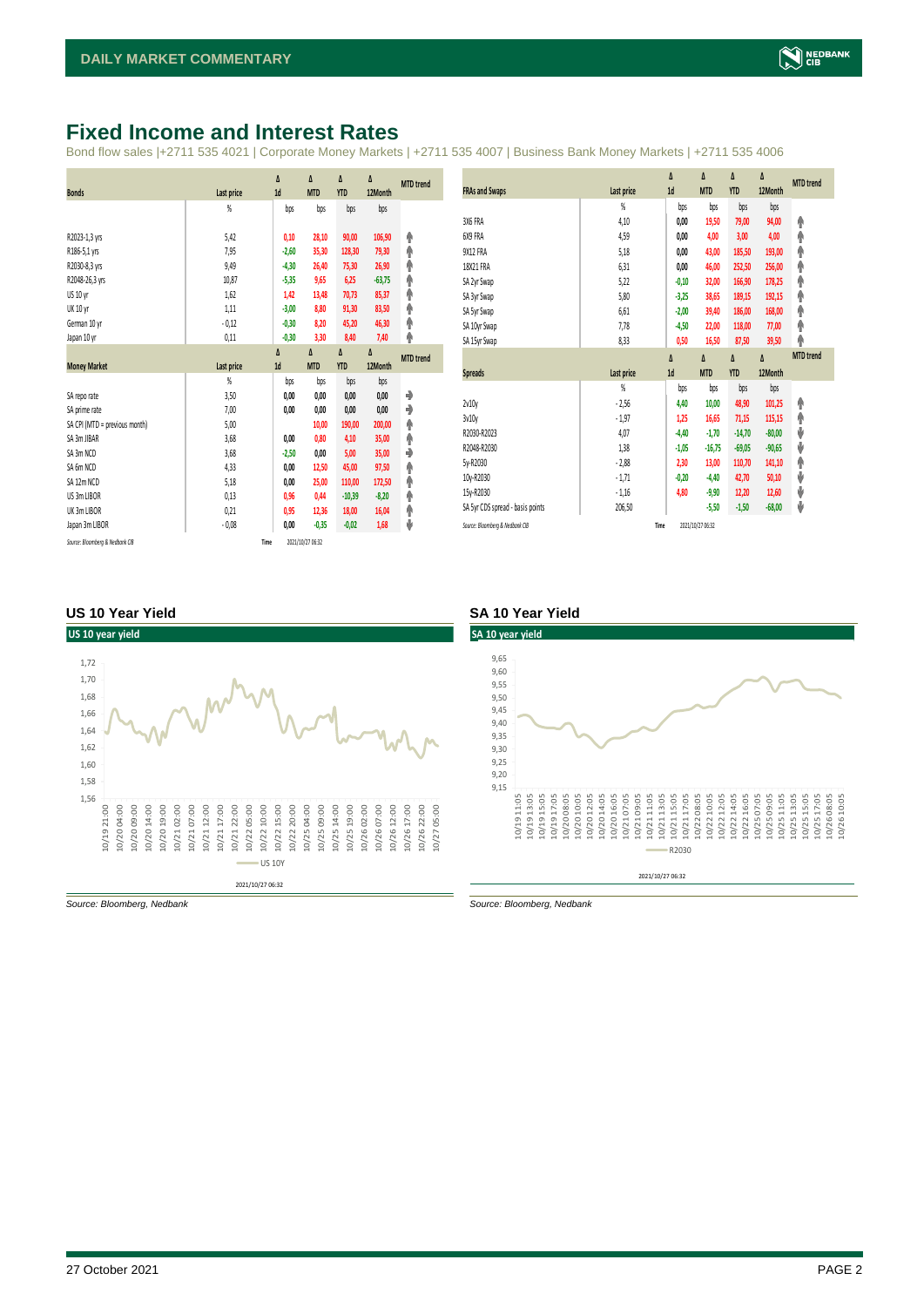

### <span id="page-2-0"></span>**Currencies**

Business Banking FX | +27 11 535 4003 | Corporate FX | +2711 535 4002 | Institutional FX | +011 535 4002

- On Tuesday, the rand was trading around the 14,7000 level at the time of the local open. Demand for USD at the opening levels, although volumes were relatively limited, saw the local unit trade steadily weaker to reach a closing level around the 14,8000 level. In the overnight sessions, the rand remained on the back foot and is currently trading at 14,8515. The EURZAR is trading at 17,2315 and the GBPZAR is currently at 20,4515.
- The international markets continued to trade within restricted ranges; this morning, the EURUSD is currently trading at 1,1602, effectively unchanged from yesterday. The GBPUSD is currently trading at 1,3770, continuing to trade around the 1,3800 pivot. Gold has relinquished its recent gains; yesterday, it opened around the 1 806,00 level; thereafter, it traded steadily weaker, and this morning, it is currently trading at 1 786,85.
- Data releases scheduled for today: locally, we have no releases; from Europe, we have German consumer confidence, the French PPI and M3 money supply for the zone; and from the US, we have advance goods trade, durable goods and wholesale inventories.
- The rand has again posted losses to trade back above the 14,8000 short-term technical resistance on the top side, opening the possibility of a move back towards the 15,0000 level and beyond.
- Possible trading range for the rand today: 14,6500 to 15,1500

| <b>Majors</b>                   | Last price | X <sub>A</sub><br>$-1d$ | X <sub>A</sub><br><b>MTD</b> | $%$ $\Lambda$<br><b>YTD</b> | %<br>12Month | <b>MTD</b> trend | <b>USD trend</b>    |
|---------------------------------|------------|-------------------------|------------------------------|-----------------------------|--------------|------------------|---------------------|
| GBPUSD                          | 1.38       | 0.05                    | 2.23                         | 0.76                        | 5.60         | Φ                | <b>USD</b> weakness |
| <b>EURUSD</b>                   | 1,16       | 0.07                    | 0,21                         | $-5,01$                     | $-1,63$      | ٠                | <b>USD</b> weakness |
| <b>USDJPY</b>                   | 113,95     | $-0.18$                 | 2.33                         | $-9.39$                     | 8.36         | ٠                | USD strength        |
| <b>USDAUD</b>                   | 1,33       | $-0,29$                 | $-3,93$                      | 2,26                        | $-5,24$      | ۵                | <b>USD</b> weakness |
|                                 |            | X <sub>A</sub>          | X <sub>A</sub>               | $% \Delta$                  | $% \Delta$   | <b>MTD</b> trend | <b>ZAR trend</b>    |
| <b>Rand crosses</b>             | Last price | $-1d$                   | <b>MTD</b>                   | <b>YTD</b>                  | 12Month      |                  |                     |
| <b>USDZAR</b>                   | 14.85      | $-0.01$                 | $-1,49$                      | 1.03                        | $-9.13$      | v                | ZAR strength        |
| GBPZAR                          | 20,45      | 0.07                    | 0.71                         | 1,77                        | $-3,34$      | ŵ                | ZAR weakness        |
| EURZAR                          | 17.23      | 0.08                    | $-1.33$                      | $-4.20$                     | $-10,90$     | v                | ZAR strength        |
| AUDZAR                          | 11,17      | 0,38                    | 2,50                         | $-1,20$                     | $-3,40$      | ŵ                | ZAR weakness        |
| ZARJPY                          | 7,67       | $-0,14$                 | 3,84                         | 8,42                        | 16,01        | ۸                | ZAR strength        |
|                                 |            | X <sub>A</sub>          | X <sub>A</sub>               | $% \Lambda$                 | %            | <b>MTD</b> trend | ZAR trend           |
| <b>African FX</b>               | Last price | $-1d$                   | <b>MTD</b>                   | <b>YTD</b>                  | 12Month      |                  |                     |
| ZARMWK (Malawian kwacha)        | 55.09      | $-0.82$                 | 1.91                         | 4.70                        | 15.47        | Ŵ                | ZAR strength        |
| ZARBWP (Botswana pula)          | 0,76       | 0,12                    | 0,82                         | 2,82                        | 7,65         | ٠                | ZAR strength        |
| ZARKES (Kenyan shilling)        | 7,48       | $-1,05$                 | 1,81                         | 0,58                        | 10,28        | Φ                | ZAR strength        |
| ZARMUR (Mauritian rupee)        | 2,88       | $-0,52$                 | 1,92                         | 6,16                        | 14,55        | ŵ                | ZAR strength        |
| ZARNGN (Nigerian naira)         | 28,32      | 0.76                    | 3,38                         | 4,39                        | 17,00        | ٠                | ZAR strength        |
| ZARGHS (Ghanian cedi)           | 0,41       | 0.05                    | 2,29                         | 2,75                        | 12,32        | Φ                | ZAR strength        |
| ZARZMW (Zambian kwacha)         | 1,16       | $-0.06$                 | 3.56                         | $-24.59$                    | $-8,70$      | ŵ                | ZAR strength        |
| ZARMZN (Mozambican metical)     | 4,30       | 0,12                    | 1,91                         | $-18,46$                    | $-4,88$      | Φ                | ZAR strength        |
|                                 |            | $\chi_{\Delta}$         | X <sub>A</sub>               | $% \Delta$                  | %            | <b>MTD</b> trend | <b>USD trend</b>    |
| <b>Emerging Market FX</b>       | Last price | $-1d$                   | <b>MTD</b>                   | <b>YTD</b>                  | 12Month      |                  |                     |
| <b>USDBRL (Brazilian Real)</b>  | 5,57       | 0,18                    | 2.21                         | 6,60                        | $-1,05$      | Ŵ                | USD strength        |
| <b>USDTRY (Turkish Lira)</b>    | 9,54       | $-0.01$                 | 6.81                         | 22,03                       | 14,21        | ٠                | USD strength        |
| USDMXN (Mexican Peso)           | 20,20      | $-0.08$                 | $-2,19$                      | 1,40                        | $-4,04$      | ٥                | USD weakness        |
| <b>USDINR (Indian Rupee)</b>    | 74,96      | $-0.17$                 | 0.96                         | 2,53                        | 1,48         | ٠                | USD strength        |
| <b>USDRUB</b> (Russian Ruble)   | 69,55      | $-0,29$                 | $-4,60$                      | $-6,98$                     | $-9,90$      | ш                | USD weakness        |
| Source: Bloomberg & Nedbank CIB | Time       |                         | 2021/10/27 06:32             |                             |              |                  |                     |

*\*Please note that the sign on the % change reflects the change on the headline number. The narrative indicates the trend direction over the month. For trade in any of these currencies, contact our FX dealing desks*



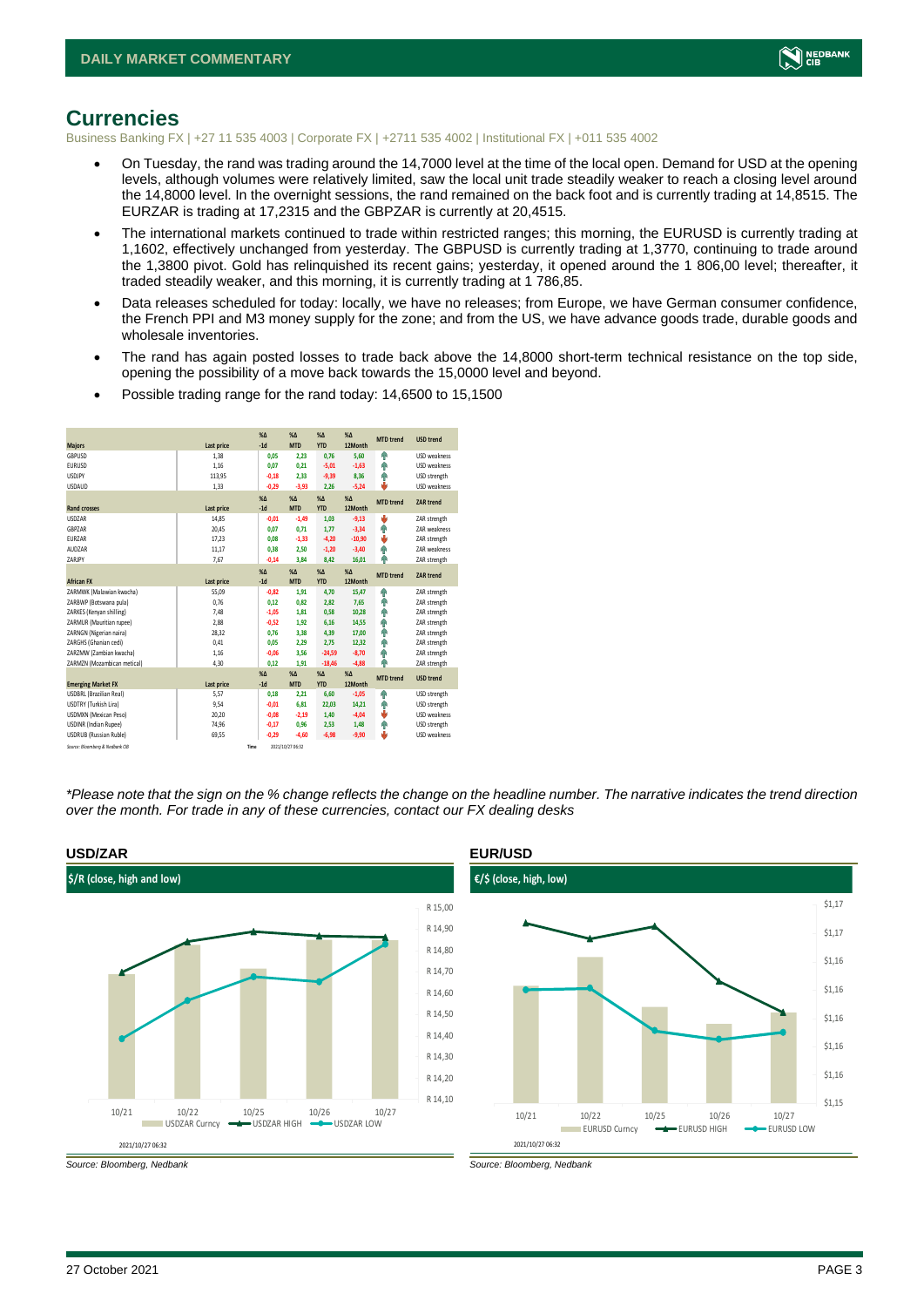### <span id="page-3-0"></span>**Commodities**

Nedbank CIB Market Commentary | CIBMarketComm@Nedbank.co.za | +27 11 537 4091| +27 11 535 4038

- Spot gold down 0,2% to USD1 790 an ounce; platinum also dropped to USD1 027 an ounce.
- Brent crude prices declined by 0,5% to USD86 a barrel, after an industry report on US inventory stockpiles.

| <b>Commodities</b>              | Last price | $%$ $\Delta$<br>$-1d$ | $\%$ $\Delta$<br><b>MTD</b> | $% \Delta$<br><b>YTD</b> | $%$ $\Delta$<br>12Month | <b>MTD</b> trend |
|---------------------------------|------------|-----------------------|-----------------------------|--------------------------|-------------------------|------------------|
| Brent near future (\$)          | 85,95      | $-0,52$               | 9,46                        | 65,93                    | 108,62                  | φ                |
| WTI crude (\$)                  | 84,08      | $-0,67$               | 12,06                       | 73,29                    | 112,48                  | Ω                |
| Gold spot (\$)                  | 1789.72    | $-0,18$               | 1,87                        | $-5,72$                  | $-6,20$                 | Ĥ                |
| Platinum spot (\$)              | 1 0 27,46  | $-0,35$               | 6,21                        | $-4,17$                  | 16,37                   | 48               |
| SA white maize spot (R)         | 3 2 3 1.00 | 0,22                  | $-3,00$                     | $-2,59$                  | $-14,57$                | Ψ                |
| Source: Bloomberg & Nedbank CIB |            | Time                  | 2021/10/27 06:32            |                          |                         |                  |

#### **SA White Maize**



2021/10/27 06:32

*Source: Bloomberg, Nedbank*







*Source: Bloomberg, Nedbank Source: Bloomberg, Nedbank*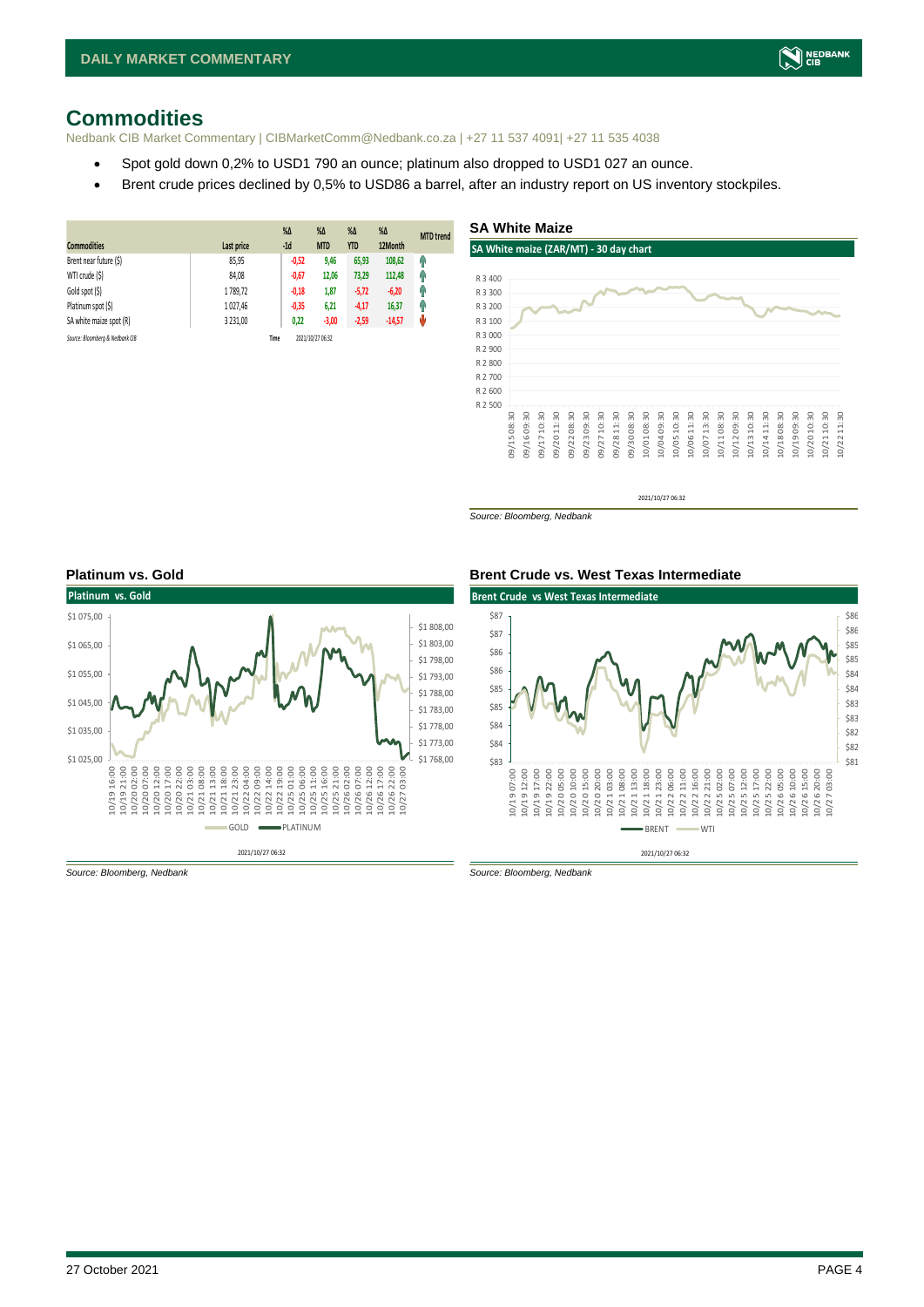### <span id="page-4-0"></span>**Equities**

Cash equities | +2711 535 4030/31

### **South Africa**

• Top40 +0,96% as US markets continue to trade at record highs with Europe hot on their heels. Indi25 closed +1,54% with rand hedges remaining better bid, biggest moves being CFR +2,69%, BTI +1,1% and NPN +2,2%. Among the domestic plays, CLS +1,6% and LHC +1% stood out. Telcos closed +0,54%; MTN +0,66% after Rwanda 3Q results that saw service rev +23,1%.

### **UK/Europe**

• The Stoxx Europe 600 Index rallied on Tuesday and ended just shy of its record close reached in August, bolstered by strong earnings reports. The benchmark climbed 0,8% by the close in London as most industry groups gained. Travel and leisure shares and retail led the advance, while basic resources was the only sector in the red. Reckitt Benckiser Group Plc boosted personal-care shares after increasing its forecast for full-year sales growth. Novartis AG and UBS Group AG gained after earnings from the Swiss heavyweights beat estimates. Orange SA fell after posting worse-than-expected revenue.

### **USA**

• The S&P 500 rose for a second day to a fresh record, building on its strongest start to an earnings season since 1999. The index closed up 0,2%, its ninth day of gains out of the past 10. Nine of the 11 major industry groups rose, with energy and utilities leading the gains while industrials and communication services fell. The blue-chip Dow Jones Industrial Average, which is also at record highs, advanced less than 0,1%, the Nasdaq 100 climbed by 0,3%. In broader markets, gold slipped after a five-day gain and the US 10-year yield fell, while West Texas Intermediate crude prices rose back towards USD85 a barrel. New homes sales for September came in above estimates, while consumer confidence data for October also came in higher than expectations.

### **Asia**

• Asian equities fell as risk-off sentiment fuelled by an escalation in China-US tensions drove losses in Chinese tech giants. The MSCI Asia Pacific Index slid as much as 0,7%, with Tencent, Alibaba and Meituan the biggest drags. Benchmarks in Hong China and China led declines around the region. The Hang Seng Tech Index plunged as much as 3,9%, the most in over five weeks.

|                                 |            | $\%$ $\Delta$ | $\%$ $\Delta$    | $\%$ $\Delta$ | $\%$ $\Delta$ | 2020        | <b>MTD</b> trend |
|---------------------------------|------------|---------------|------------------|---------------|---------------|-------------|------------------|
| <b>Developed Markets</b>        | Last price | $-1d$         | <b>MTD</b>       | <b>YTD</b>    | 12Month       | Performance |                  |
| Dow Jones                       | 35 756,88  | 0,04          | 5,65             | 16,83         | 30,20         | 22,34       | ۸                |
| Nasdao                          | 15 235,71  | 0.06          | 5,45             | 18,21         | 33,28         | 35,23       | φ                |
| S&P 500                         | 4574,79    | 0,18          | 6,20             | 21,80         | 34,92         | 28,88       | ۸                |
| DJ Eurostoxx 50                 | 4223,97    | 0,85          | 4,35             | 18,90         | 37,56         | 25,12       | ۸                |
| DAX                             | 15 757,06  | 1,01          | 3,25             | 14,86         | 30,62         | 25,22       | φ                |
| CAC                             | 6766.51    | 0.80          | 3.78             | 21,89         | 43.04         | 26,46       | ۸                |
| <b>FTSE</b>                     | 7277,62    | 0.76          | 2,70             | 12,65         | 27,03         | 12,00       | ۸                |
| ASX200                          | 7444,80    | 0.02          | 1,54             | 13,02         | 23,03         | 13,38       | ۸                |
| Nikkei 225                      | 28 939,00  | $-0,57$       | $-1.74$          | 5,45          | 23.22         | 20,93       | V                |
| MSCI World                      | 3 167,44   | 0,24          | 5,35             | 17,75         | 32,99         | 25,19       | ۸                |
|                                 |            | $\%$ $\Delta$ | $\%$ $\Delta$    | $\%$ $\Delta$ | $\%$ $\Delta$ | 2020        |                  |
| <b>Emerging Markets</b>         | Last price | $-1d$         | <b>MTD</b>       | <b>YTD</b>    | 12Month       | Performance | <b>MTD</b> trend |
| Hang Seng                       | 25 642,01  | $-1,52$       | 4,34             | $-5,84$       | 3,45          | 9,07        | ۸                |
| Shanghai                        | 3564,71    | $-0.92$       | $-0,10$          | 2.64          | 9,54          | 23,72       | V                |
| Brazil Bovespa                  | 106 419,50 | $-2,11$       | $-4,11$          | $-10,58$      | 6,84          | 27,07       | J                |
| India - NSE                     | 61 435,02  | 0,14          | 3,90             | 28,66         | 51,61         | 14,38       | φ                |
| Russia Micex                    | 4235,87    | $-0.45$       | 3.23             | 28,79         | 53,31         | 28,21       | ۸                |
| <b>MSCI Emerging</b>            | 1296,06    | $-0.09$       | 3,43             | 0,37          | 14,29         | 15,38       | ۸                |
|                                 |            | $\%$          | $\%$ $\Delta$    | $\%$ $\Delta$ | $\%$ $\Delta$ | 2020        | <b>MTD</b> trend |
| <b>SA Indices</b>               | Last price | $-1d$         | <b>MTD</b>       | <b>YTD</b>    | 12Month       | Performance |                  |
| <b>JSE All Share</b>            | 67 615,31  | 0,95          | 5,19             | 13,81         | 25,03         | 8,24        | ۸                |
| Top 40                          | 61 024,55  | 0,96          | 5,46             | 12,22         | 23,13         | 8,75        | φ                |
| Resi 10                         | 63 619.77  | 0.26          | 9.53             | 10,50         | 26,22         | 20,01       | φ                |
| Indi 25                         | 87 147,06  | 1,54          | 6,31             | 11,87         | 17,24         | 8,82        | ۸                |
| Fini 15                         | 14 027,22  | 0,91          | $-4,08$          | 16,31         | 33,55         | $-4,30$     | V                |
| Source: Bloomberg & Nedbonk CIB |            | Time          | 2021/10/27 06:32 |               |               |             |                  |





*Source: Bloomberg, Nedbank*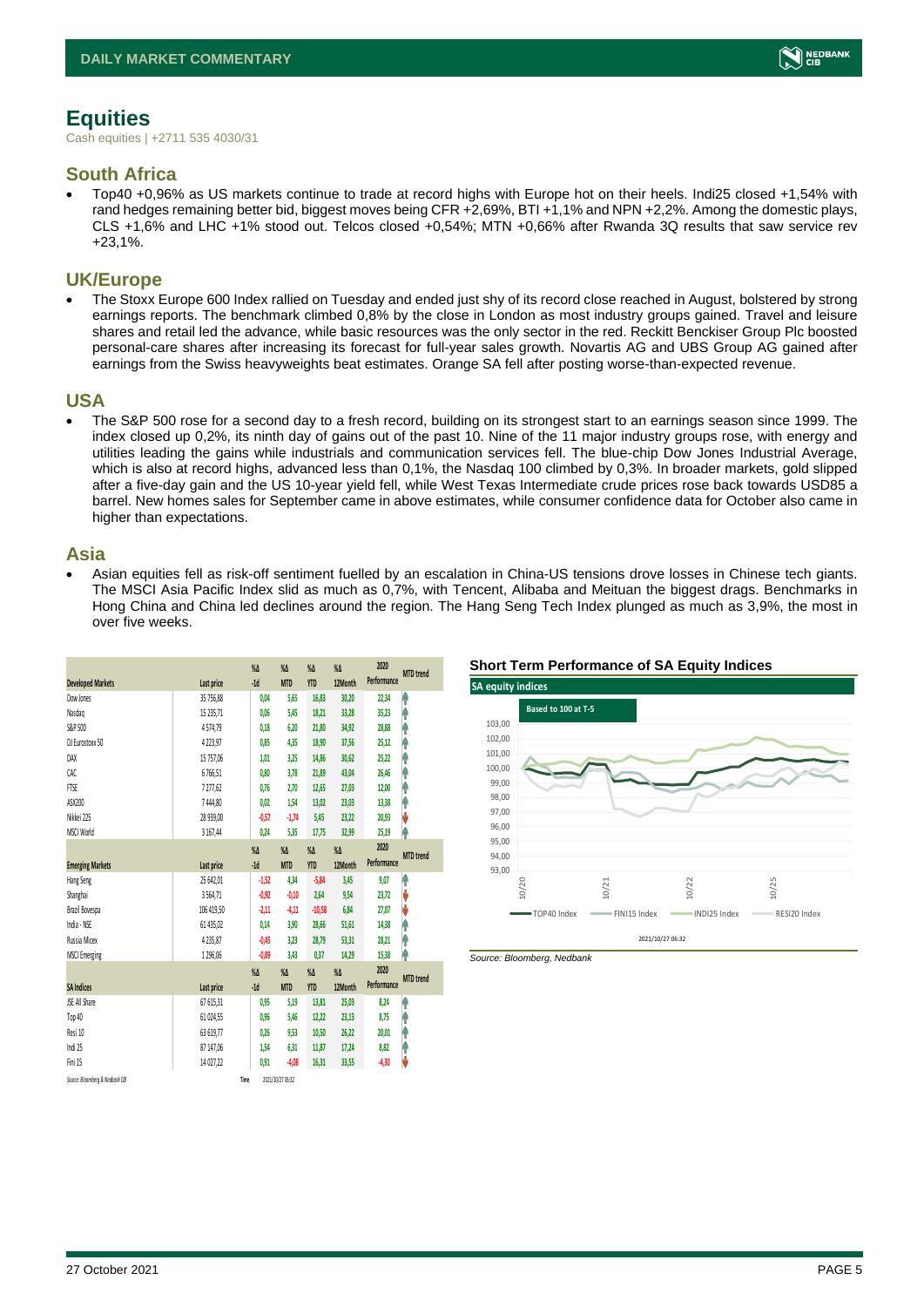### <span id="page-5-0"></span>**Last Day To Trade**

Susan Correia | Scorreia@Nedbankcapital.co.za | +27 11 295 8227

| <b>SHARE CODE</b> | <b>SHARE NAME</b>    | <b>DIVIDEND / INTEREST RATE</b>          |
|-------------------|----------------------|------------------------------------------|
| 2 November 2021   |                      |                                          |
| <b>NTCP</b>       | Netcare Limited Pref | dividend $@$ 289.54110cps                |
| OMU               | Old Mutual Limited   | Unbundling: 1.31954 NED per 100 OMU held |
| Source: JSE       |                      |                                          |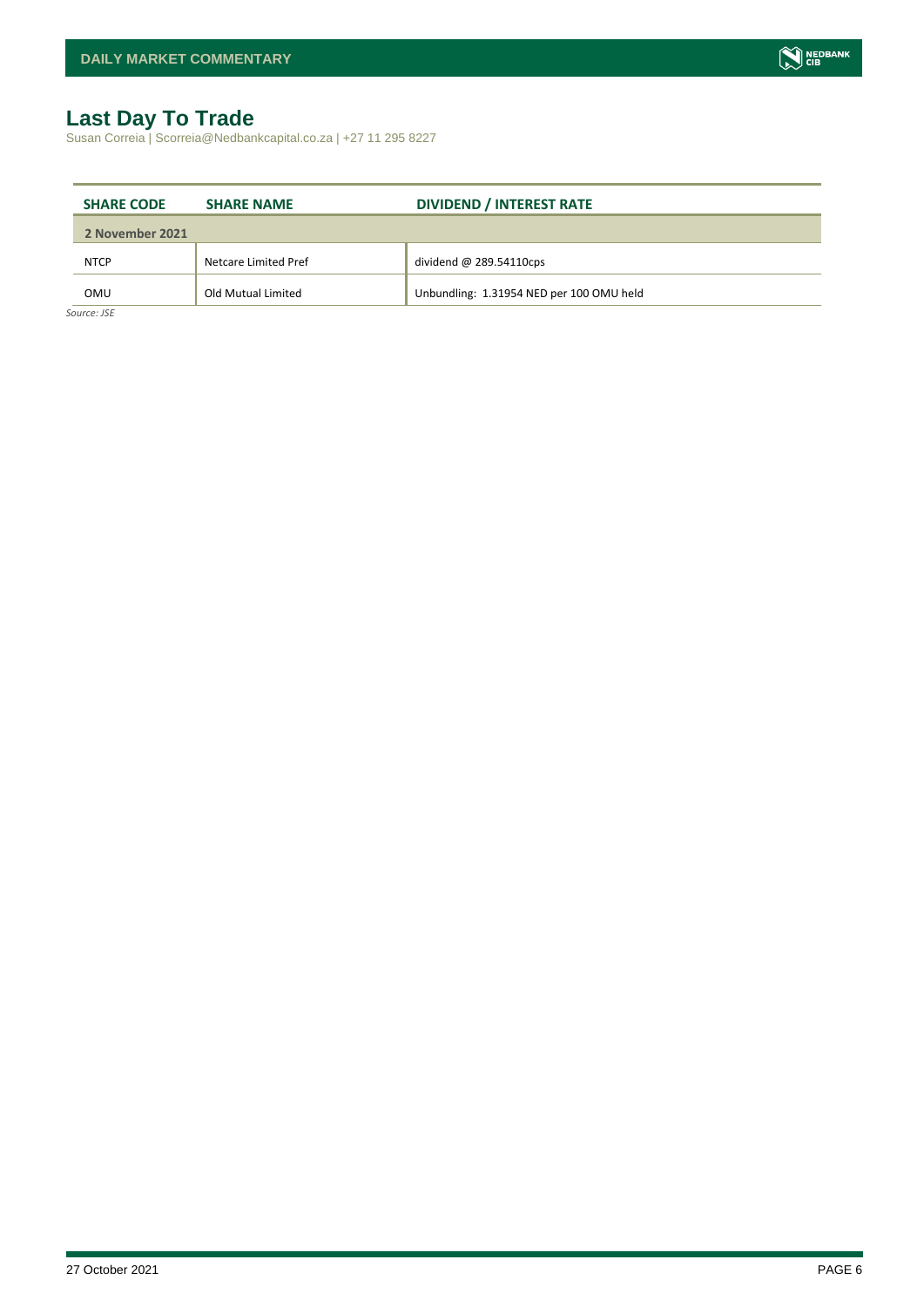### <span id="page-6-0"></span>**JSE Performance**

Nedbank CIB Market Commentary | CIBMarketComm@Nedbank.co.za | +27 11 537 4091

|                                    |            | $\%$ $\Delta$ | %Δ         | %Δ         | %Δ       | 2020        | <b>MTD</b> trend |
|------------------------------------|------------|---------------|------------|------------|----------|-------------|------------------|
| <b>Top40 constituents</b>          | Last price | $-1d$         | <b>MTD</b> | <b>YTD</b> | 12Month  | Performance |                  |
| ABG: Absa Group Ltd                | 144,61     | 0,96          | $-5,28$    | 20,65      | 43,08    | $-19,72$    | V                |
| AGL : Anglo American Plc           | 576,21     | 0,48          | 8,13       | 21,49      | 47,45    | 21,60       | φ                |
| AMS: Anglo American Platinum Ltd   | 1600,10    | $-1,42$       | 22,67      | 17,99      | 39,07    | 10,39       | φ                |
| ANG: Anglogold Ashanti Ltd         | 286,40     | $-1,04$       | 20,48      | $-16,38$   | $-26,56$ | 8,22        | φ                |
| APN : Aspen Pharmacare Holdings Lt | 250,73     | $-0,23$       | $-7,46$    | 99,99      | 134,96   | 5,16        | ♦                |
| BHP: Bhp Group Plc                 | 404,30     | 0,38          | 6,07       | 3,92       | 23,64    | 17,98       | Ą                |
| BID: Bid Corp Ltd                  | 331,10     | 0,02          | 2,63       | 25,88      | 36,77    | $-20,34$    | φ                |
| BTI: British American Tobacco Plc  | 528,85     | 1,18          | $-0,25$    | $-3,04$    | $-0,21$  | $-8,69$     | ψ                |
| BVT: Bidvest Group Ltd             | 188,93     | $-0,79$       | $-3,61$    | 20,32      | 29,85    | $-23,32$    | ♦                |
| CFR : Financiere Richemont-Dep Rec | 183,86     | 2,69          | 18,20      | 40,24      | 71,00    | 19,69       | φ                |
| CLS : Clicks Group Ltd             | 281,49     | 1,64          | 1,36       | 11,41      | 15,79    | $-1,53$     | φ                |
| CPI : Capitec Bank Holdings Ltd    | 1731,05    | 0,68          | $-4,84$    | 20,83      | 41,03    | $-0,94$     | ψ                |
| DSY: Discovery Ltd                 | 140,16     | 1,79          | 2,40       | $-8,71$    | 16,11    | 27,28       | φ                |
| EXX : Exxaro Resources Ltd         | 165,39     | 1,37          | 2,71       | 23,14      | 43,16    | 5,92        | Ą                |
| FSR: Firstrand Ltd                 | 58,00      | 1,35          | $-10,09$   | 13,64      | 38,59    | $-18,73$    | ψ                |
| GFI: Gold Fields Ltd               | 145,00     | 0,26          | 17,62      | 5,40       | $-21,05$ | 43,50       | φ                |
| GLN : Glencore Plc                 | 75,57      | $-0,22$       | 6,20       | 67,48      | 132,32   | 7,95        | φ                |
| GRT : Growthpoint Properties Ltd   | 13,46      | 1,74          | $-5,87$    | 7,08       | 17,35    | $-43,15$    | V                |
| IMP : Impala Platinum Holdings Ltd | 211,05     | $-0,57$       | 22,94      | 4,53       | 31,28    | 40,68       | φ                |
| INL: Investec Ltd                  | 67,83      | 1, 77         | 3,64       | 85,13      | 102,72   | $-37,83$    | φ                |
| INP: Invested Plc                  | 66,57      | 1,20          | 2,95       | 76,81      | 100,21   | $-42,72$    | φ                |
| MCG: Multichoice Group Ltd         | 123,99     | 0,34          | 8,60       | $-7,47$    | $-11,09$ | 0,00        | φ                |
| MNP: Mondi Plc                     | 370,67     | 2,09          | 0,13       | 8,03       | 14,40    | 5,16        | φ                |
| MRP : Mr Price Group Ltd           | 203,00     | $-1,39$       | 0,88       | 18,96      | 47,70    | $-6,49$     | φ                |
| MTN: Mtn Group Ltd                 | 136,24     | 0,66          | $-3,62$    | 126,35     | 137,23   | $-27,03$    | V                |
| NED : Nedbank Group Ltd            | 172,41     | $-0,93$       | $-1,51$    | 33,16      | 56,62    | $-39,58$    | ψ                |
| NPH : Northam Platinum Holdings Lt | 232,56     | $-0,83$       | 29,69      | 10,99      | 30,81    | 69,50       | φ                |
| NPN : Naspers Ltd-N Shs            | 2652,36    | 2,26          | 6,41       | $-12,15$   | $-13,49$ | 31,80       | φ                |
| NRP : Nepi Rockcastle Plc          | 102,09     | $-0,43$       | $-2,34$    | 9,19       | 54,10    | $-21,25$    | V                |
| OMU: Old Mutual Ltd                | 15,64      | 0,90          | $-5,61$    | 31,54      | 47,97    | $-39,52$    | ψ                |
| PRX: Prosus Nv                     | 1 3 29, 18 | 1,17          | 10,67      | $-17,24$   | $-15,54$ | 52,39       | φ                |
| REM : Remgro Ltd                   | 134,76     | 1,29          | $-0,80$    | 40,08      | 40,55    | $-32,51$    | V                |
| RNI : Reinet Investments Sca       | 287,69     | 0,65          | 1,61       | 4,38       | 10,04    | $-0,68$     | φ                |
| SBK: Standard Bank Group Ltd       | 137,49     | 0,23          | $-3,97$    | 8,19       | 16,72    | $-24,50$    | ψ                |
| SHP : Shoprite Holdings Ltd        | 185,00     | $-0,01$       | 3,50       | 32,14      | 32,71    | 11,18       | φ                |
| SLM : Sanlam Ltd                   | 62,52      | 0,22          | $-2,19$    | 6,42       | 16,40    | $-25,73$    | ψ                |
| SOL: Sasol Ltd                     | 262,65     | 0,10          | $-7,98$    | 96,11      | 184,87   | $-55,87$    | ψ                |
| SPP: Spar Group Limited/The        | 197,36     | 1,04          | 0,48       | 4,13       | 6,45     | $-4,04$     | φ                |
| SSW : Sibanye Stillwater Ltd       | 53,12      | 2,57          | 14,19      | $-11,47$   | 8,94     | 67,18       | φ                |
| VOD: Vodacom Group Ltd             | 137,50     | 0,43          | $-4,54$    | 10,54      | 9,30     | 7,88        | V                |
| WHL: Woolworths Holdings Ltd       | 55,00      | 0,40          | $-6,87$    | 39,10      | 41,10    | $-18,64$    | U                |
|                                    |            |               |            |            |          |             |                  |

 $Source: Bloomberg & Nedbank *CB*$ 

Time 2021/10/27 06:32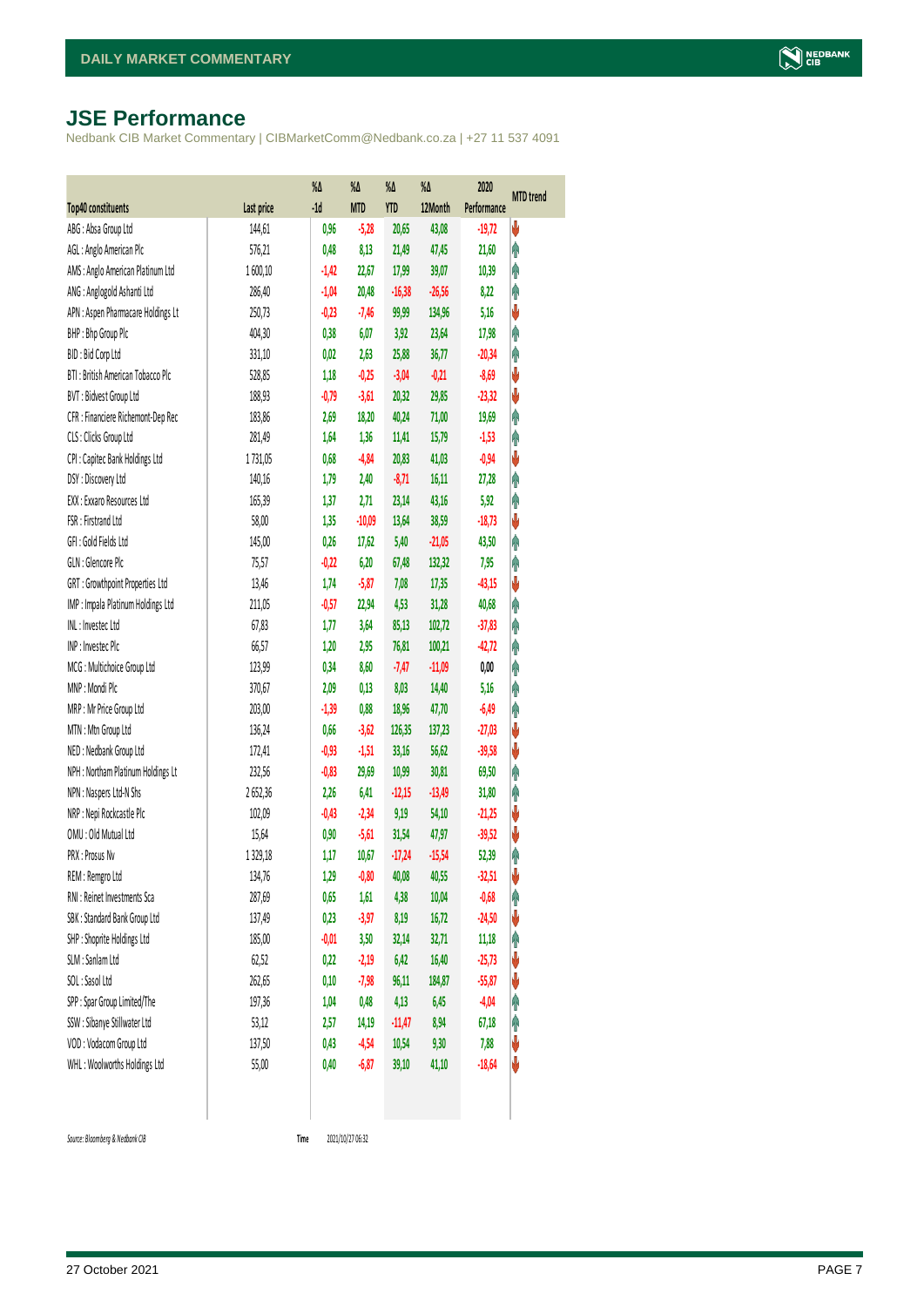## <span id="page-7-0"></span>**Economic Calendar**

Nedbank CIB Market Commentary | CIBMarketComm@Nedbank.co.za | +27 11 537 4091

|                          | Country | Event                                | Period            | Survey                   | Actual | Prior      | Revised  |
|--------------------------|---------|--------------------------------------|-------------------|--------------------------|--------|------------|----------|
| 26-October               |         |                                      |                   |                          |        |            |          |
| 09:00 AM                 | SA      | Leading Indicator                    | AUG               |                          | 127,9  | 122,0      | 127,0    |
| 03:00 PM                 | US      | S&P CoreLogic CS 20-City YoY NSA     | AUG               | 20,00%                   | 19,66% | 19,95%     | 20,02%   |
| 04:00 PM                 | US      | Conf. Board Consumer Confidence      | OCT               | 108,0                    | 113,8  | 109,3      | 109,8    |
| 04:00 PM                 | US      | Richmond Fed Manufact. Index         | OCT               | 5                        | 12     | -3         |          |
| 04:00 PM                 | US      | New Home Sales                       | <b>SEP</b>        | 756k                     | 800k   | 740k       | 702k     |
| 04:00 PM                 | US      | New Home Sales MoM                   | <b>SEP</b>        | 2,16%                    | 14,00% | 1,50%      | $-1,40%$ |
| 27-October               |         |                                      |                   |                          |        |            |          |
| 03:30 AM                 | CН      | Industrial Profits YoY               | <b>SEP</b>        | $\overline{\phantom{a}}$ | 16,30% | 10,10%     |          |
| 10:00 AM                 | EC      | M3 Money Supply YoY                  | <b>SEP</b>        | 7,40%                    |        | 7,90%      |          |
| 02:30 PM                 | US      | Wholesale Inventories MoM            | SEP P             | 1,00%                    |        | 1,20%      |          |
| 02:30 PM                 | US      | Cap Goods Orders Nondef Ex Air       | SEP P             | 0,5%                     |        | 0,6%       |          |
| 02:30 PM                 | US      | Durables Ex Transportation           | SEP P             | 0,40%                    |        | 0,30%      |          |
| 02:30 PM                 | US      | Durable Goods Orders                 | SEP P             | $-1,1%$                  |        | 1,8%       |          |
| 02:30 PM                 | US      | Advance Goods Trade Balance          | <b>SEP</b>        | USD -88,3b               |        | 00:00      |          |
| 28-October               |         |                                      |                   |                          |        |            |          |
| 12:00 AM                 | JN      | BOJ 10-Yr Yield Target               | OCT <sub>28</sub> | 0,00%                    |        | 0,00%      |          |
| 12:00 AM                 | JN      | <b>BOJ Policy Balance Rate</b>       | OCT <sub>28</sub> | $-0,10%$                 |        | $-0,10%$   |          |
| 01:50 AM                 | JN      | Retail Trade YoY                     | <b>SEP</b>        | $-2,40%$                 |        | $-3,20%$   |          |
| 10:30 AM                 | SA      | PPI YoY                              | <b>SEP</b>        | 7,30%                    |        | 7,20%      |          |
| 11:00 AM                 | EC      | <b>Economic Confidence</b>           | OCT               | 116,6                    |        | 117,8      |          |
| 01:45 PM                 | EC      | <b>ECB Main Refinancing Rate</b>     | OCT <sub>28</sub> | 0,00%                    |        | 0,00%      |          |
| 01:45 PM                 | EC      | <b>ECB Marginal Lending Facility</b> | OCT <sub>28</sub> | 0,25%                    |        | 0,25%      |          |
| 01:45 PM                 | EC      | <b>ECB Deposit Facility Rate</b>     | OCT <sub>28</sub> | $-0,50%$                 |        | $-0,50%$   |          |
| 02:00 PM                 | GE      | <b>CPI YoY</b>                       | MAY F             | 4,40%                    | i.     | 4,10%      |          |
| 02:30 PM                 | US      | Core PCE QoQ                         | 3Q A              | 4,40%                    | i.     | 6,10%      |          |
| 02:30 PM                 | US      | GDP Annualized QoQ                   | 3Q A              | 2,60%                    |        | 6,70%      |          |
| 02:30 PM                 | US      | Personal Consumption                 | 3Q A              | 0,80%                    |        | 12,00      |          |
| 04:00 PM                 | US      | Pending Home Sales NSA YoY           | <b>SEP</b>        | $-3,00%$                 |        | $-6,27%$   |          |
| 05:00 PM                 | US      | Kansas City Fed Manf. Activity       | OCT               | 19,0                     |        | 22,0       |          |
| 29-October               |         |                                      |                   |                          |        |            |          |
| 01:30 AM                 | JN      | Job-To-Applicant Ratio               | <b>SEP</b>        | 1,14                     |        | 1,14       |          |
| 01:30 AM                 | JN      | Jobless Rate                         | <b>SEP</b>        | 2,80%                    |        | 2,80%      |          |
| 01:50 AM                 | JN      | Industrial Production YoY            | SEP P             | 0,20%                    |        | 8,80%      |          |
| 08:00 AM                 | SA      | Money Supply M3 YoY                  | <b>SEP</b>        | 3,20%                    |        | 2,31%      |          |
| 08:00 AM                 | SA      | Private Sector Credit YoY            | <b>SEP</b>        | 2,10%                    |        | 1,21%      |          |
| 10:00 AM                 | GE      | GDP SA QoQ                           | 3Q P              | 2,20%                    |        | 1,60%      |          |
| 10:00 AM                 | GE      | <b>GDP NSA YoY</b>                   | 3Q P              | 2,60%                    |        | 9,80%      |          |
| 10:30 AM                 | UK      | Net Consumer Credit                  | <b>SEP</b>        | GBP 0,45b                |        | GBP 0,40b  |          |
| 10:30 AM                 | UK      | M4 Money Supply YoY                  | <b>SEP</b>        |                          |        | 7,00%      |          |
| 11:00 AM                 | EC      | CPI Estimate YoY                     | OCT               | 3,70%                    |        | 3,40%      |          |
| 11:00 AM                 | EC      | GDP SA QoQ                           | 3Q A              | 2,05%                    |        | 2,10%      |          |
| 11:00 AM                 | EC      | GDP SA YoY                           | 3Q A              | 3,50%                    |        | 14,20%     |          |
| 02:00 PM                 | SA      | <b>Trade Balance Rand</b>            | <b>SEP</b>        | 35,3b                    |        | 42,4b      |          |
| 02:00 PM                 | SA      | South Africa Budget                  | <b>SEP</b>        | ZAR -10,3b               |        | ZAR -39,3b |          |
| 02:30 PM                 | US      | PCE Core YoY                         | <b>SEP</b>        | 3,70%                    | ä,     | 3,62%      |          |
| 02:30 PM                 | US      | PCE Deflator YoY                     | <b>SEP</b>        | 4,40%                    | ä,     | 4,30%      |          |
| 02:30 PM                 | US      | Real Personal Spending               | <b>SEP</b>        | 0,30%                    |        | 0,40%      |          |
| 02:30 PM                 | US      | Personal Income                      | <b>SEP</b>        | $-0,20%$                 |        | 0,20%      |          |
| 02:30 PM                 | US      | Personal Spending                    | <b>SEP</b>        | 0,60%                    |        | 0,80%      |          |
| 03:45 PM                 | US      | Chicago Purchasing Manager           | OCT               | 63,5                     |        | 64,7       |          |
| 04:00 PM                 | US      | U. of Mich. Sentiment                | OCT F             | 71,4                     |        | 71,4       |          |
|                          |         |                                      |                   |                          |        |            |          |
| <b>Source: Bloomberg</b> |         | 2021/10/27 06:32                     |                   |                          |        |            |          |